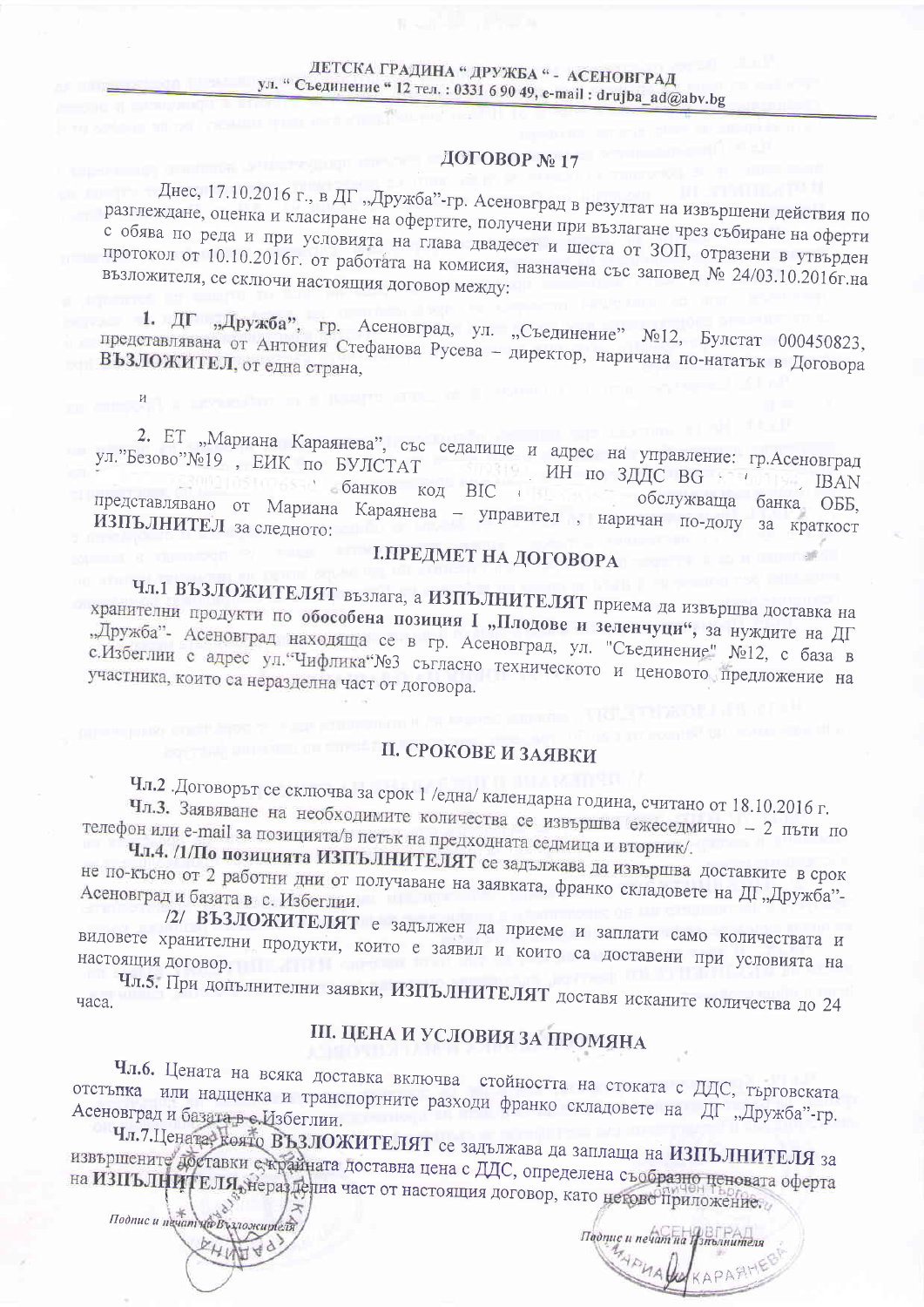Чл.8. Всяка от страните може да направи до другата страна писмено предложение за промяна на цена на артикул или артикули, само ако цената на стоката е променена в посока увеличение или намаление с повече от 10% от договорната към него момент, но не повече от 4 пъти за срока на действие на договора.

Чл.9. Предложението се мотивира, като се посочва продукта/ите, исканото увеличение / намаление/ и се посочват мотивите за това, като се представят доказателства от страна на ИЗПЪЛНИТЕЛЯ - бюлетин от Стоково тържище "Родопи 95" АД, с. Първенец, област Пловдив.

Чл.10. Цената за всеки артикул се формулира съгласно условията в ценовото предложение при сключване на договора.

Чл.11. При всяко направено предложение по реда на чл.8 от страна по договора, в тридневен срок се извършва проверка от представители на двете страни и се съставя допълнително споразумение към договора, в който се отразява изменената цена на артикула и се определя коригираната цена при спазване на процентното съотношение, определено при

Чл.12. Споразумението се подписва и от двете страни и се публикува в Профила на купувача.

Чл.13. Не се допуска при никакви обстоятелства едностранна промяна на цените по настоящия договор без спазване на процедурата по чл.8 и чл.9, като при неприлагане на същата независимо от представените платежни документи, стоката се разплаща по действащите

Чл.14. На основание чл.116 ал.1 т.1 от Закона за обществените поръчки и съобразено с чл.8 и чл. 9, от настоящия договор, когато договорените цени се променят в посока намаление и са в интерес на Възложителя, страните по договора могат да променят цените по описания ред повече от 4 пъти за срока на действие на Договора, за да се приложат по-гъвкаво

Чл.15. Промяната на цените влиза в сила от 1-во число на следващ промяната месец.

## IV. УСЛОВИЯ НА ПЛАЩАНЕ

Чл.16. ВЪЗЛОЖИТЕЛЯТ заплаща цената на изпълнената част от поръчката разсрочено или наведнъж, по банков път до 30 /тридесет /дни от представяне на данъчна фактура.

## V. ПРИЕМАНЕ И ПРЕДАВАНЕ НА СТОКАТА

Чл.17. /1/ ИЗПЪЛНИТЕЛЯТ се задължава при предаване на стоката да представя на домакина и касиер- домакина сертификат за произход, качество и годност от производителя за

/2/ ИЗПЪЛНИТЕЛЯТ е изпълнил задължението си за предаване на хранителните продукти с доставянето им до заведението и подписване на доставно - складова разписка, която включва видовете, количествата и единичните цени.

Чл.18. В края на всеки месец или до три пъти месечно ИЗПЪЛНИТЕЛЯТ издава на името на ВЪЗЛОЖИТЕЛЯ фактура, съдържаща описание на стоката, количества, единични

## **VI.ОПАКОВКА И МАРКИРОВКА**

Чл.19. Хранителните продукти, които ще се доставят, при изпълнение на поръчката, трябва да бъдат с маркировка за годност и дата на производство, етикирани и опаковани по надлежния ред и придружени със сертификат за съответствие /годност/.

Подпис и печатна Въздолентеля

Поблис и печат на Изполнителя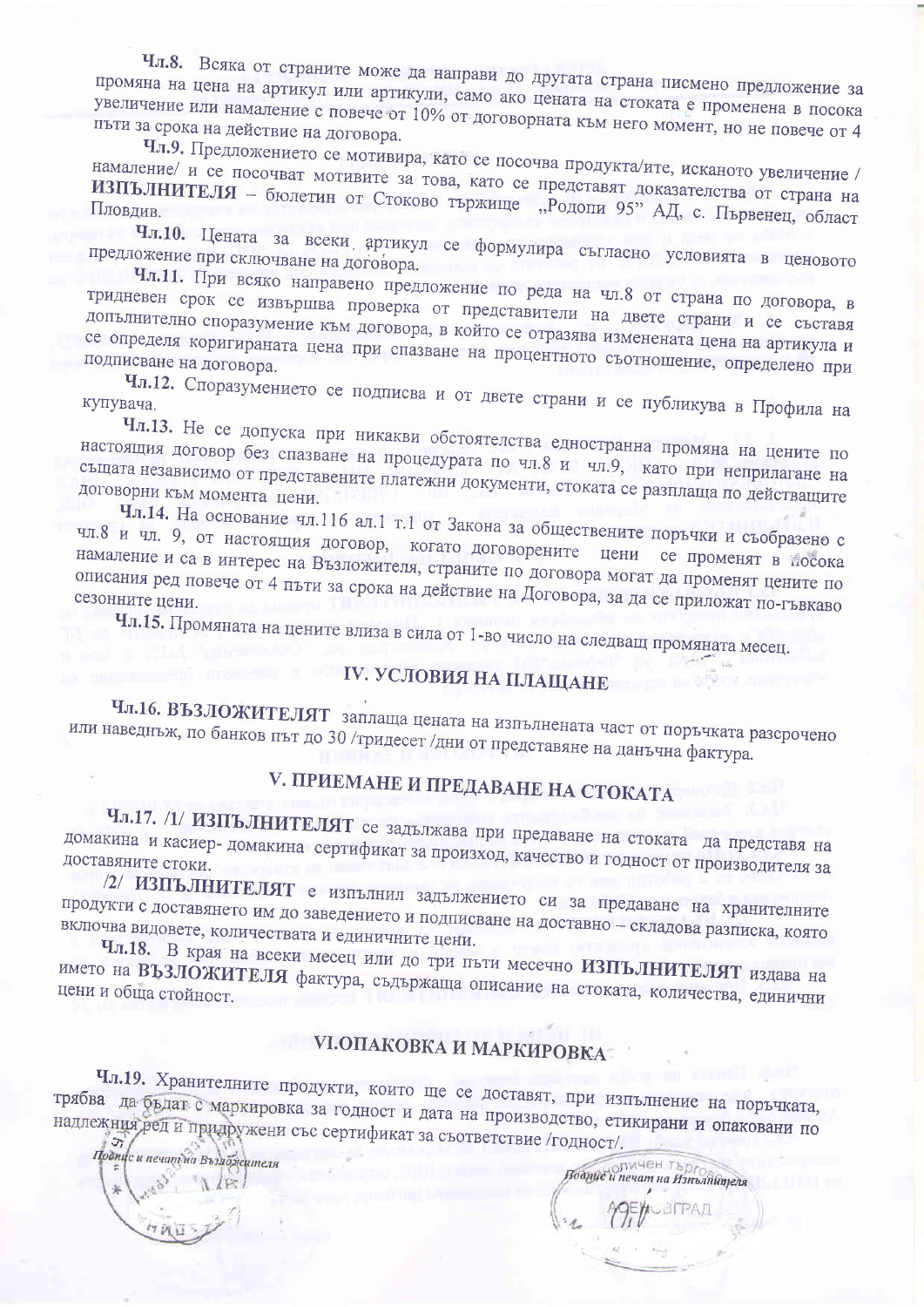## **VII. ГАРАНЦИИ И КАЧЕСТВО**

Чл.20. /1/ ИЗПЪЛНИТЕЛЯТ доставя стоките, като спазва Българските държавни стандарти /БДС/, с които се въвеждат хармонизирани европейски стандарти, признати национални технически спецификации /национални стандарти/, български технически одобрени такива или еквивалентни, съгласно нормативен акт във връзка с изискването за качество на доставяните хранителни продукти от ВЪЗЛОЖИТЕЛЯ.

/2/ ИЗПЪЛНИТЕЛЯТ гарантира, че доставените от него стоки съответстват на представените сертификати за качество, произход и годност.

/З/ ИЗПЪЛНИТЕЛЯТ се задължава да доставя хранителни продукти, които ще отговарят на изискванията на Закона за храните, Наредба № 6 от 10.08.2011 г. за здравословното хранене на децата на възраст от 3 до 7 години в детските заведения, Наредба № 9 на МЗХ от 2011г., Наредба 1 за хигиена на храните /2016 г., на националното европейско законодателство по

безопасност на храните и изискванията на Възложителя за качество. Чл.21. При получаване на продукти, не съответстващи на изискванията на

ВЪЗЛОЖИТЕЛЯ към момента на доставката, се съставя констативен протокол от ВЪЗЛОЖИТЕЛЯ, който се подписва от двете страни, като ИЗПЪЛНИТЕЛЯТ се задължава да замени за негова сметка със съответното качество и количество продукти в срок от 1 (един)

Чл.22. При констатиране на продукти, не съответстващи на изискванията след момента на доставката, се съставя констативен протокол, подписан от ВЪЗЛОЖИТЕЛЯ, длъжностното лице отговорно за получаване на стоката и медицинско лице.

Чл.23. /1/ ВЪЗЛОЖИТЕЛЯТ незабавно уведомява ИЗПЪЛНИТЕЛЯ по телефон относно установеното несъответствие.

/2/ ИЗПЪЛНИТЕЛЯТ се задължава да замени за негова сметка със съответното качество и количество продукти в срок от един час от съобщението за установеното

/3/ За действията по /1/ и /2/ се съставя протокол, подписан от двете страни.

Чл.24. Ако след уведомяването, ИЗПЪЛНИТЕЛЯТ не извърши действията по чл.23 /2/и /3/, ВЪЗЛОЖИТЕЛЯТ има право да прекрати договора едностранно, без предизвестие, като изпрати за това уведомително писмо до ИЗПЪЛНИТЕЛЯ.

# **VIII.ПРАВА И ЗАДЪЛЖЕНИЯ НА ИЗПЪЛНИТЕЛЯ**

Чл.25. ИЗПЪЛНИТЕЛЯТ се задължава да извършва доставка на посочените от ВЪЗЛОЖИТЕЛЯ хранителни продукти в уговорените срокове по чл. 2, чл.3, чл.4 и чл.5 от настоящия договор.

Чл.26. ИЗПЪЛНИТЕЛЯТ по време на изпълнение на доставката, е длъжен да спазва всички нормативни актове, касаещи разносната търговия с хранителни продукти франко обектите на Възложителя.

Чл.27. ИЗПЪЛНИТЕЛЯТ се задължава да доставя хранителни продукти, отговарящи на техническата спецификация, БДС, като всяка доставка се придружава и предава на касиердомакина и домакина с актуални сертификати за качество, произход и срок на годност.

Чл.28. ИЗПЪЛНИТЕЛЯТ има право да получи цената на доставката, съгласно чл.7 от настоящия договор.

Чл.29. ИЗПЪЛНИТЕЛЯТ се задължава при промяна на цените по настоящия договор да спази реда предвиден в чл.8 и чл.9.

Чл.30. ИЗПЪЛНИТЕЛЯТ се задължава при изпълнение на поръчката да спазва действащите в страната стандарти, както и нормативните изисквания по безопасност и хигиена на труда, по опазване на околната среда, пожарната безопасност и безопасността на

Подпис и печат на Възложителя

 $\sum$ 

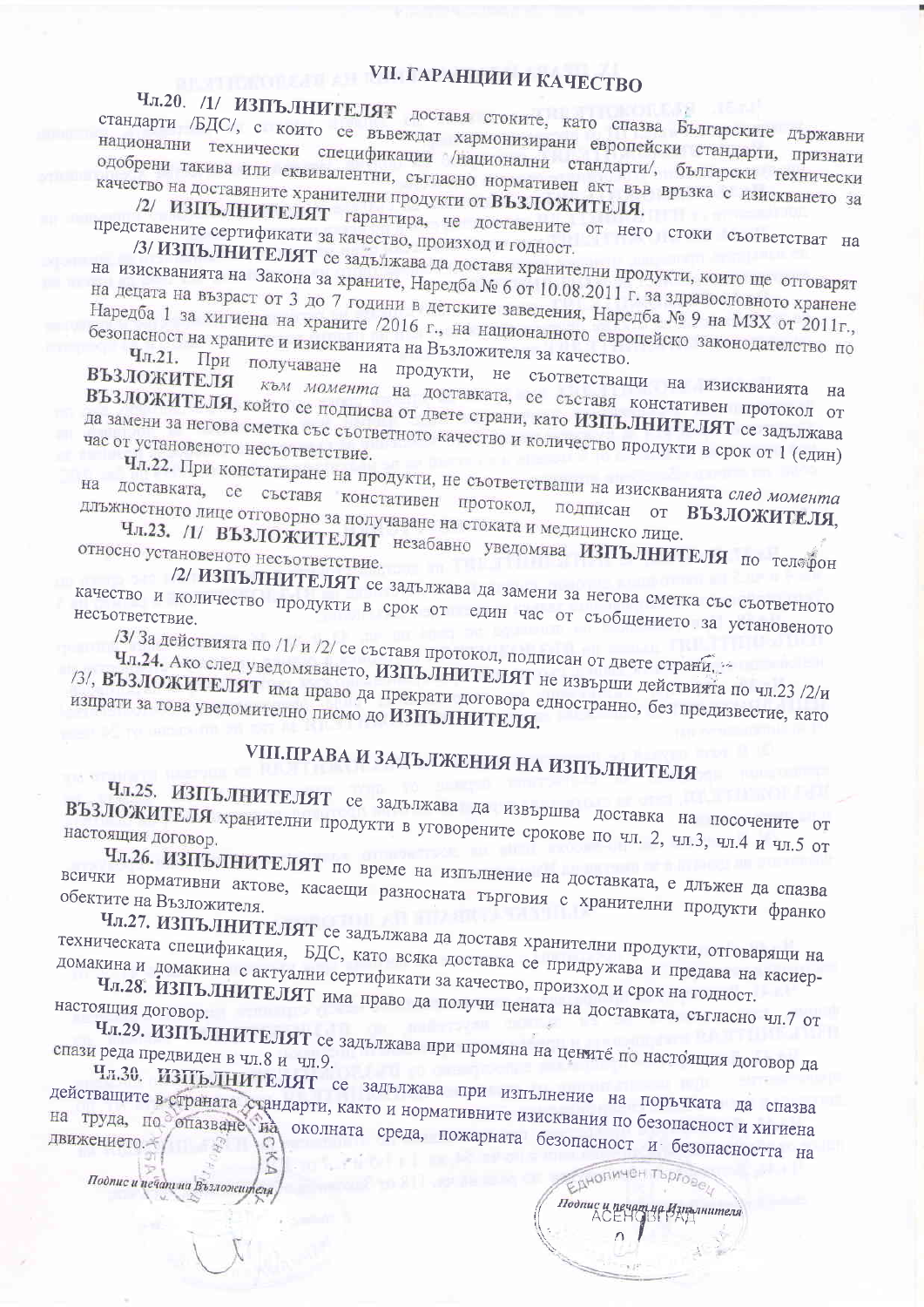# IX. ПРАВА И ЗАДЪЛЖЕНИЯ НА ВЪЗЛОЖИТЕЛЯ

Чл.31. ВЪЗЛОЖИТЕЛЯТ е длъжен да заплати цената на доставката, съгласно уговореното в Раздел III от настоящия договор.

Чл.32. ВЪЗЛОЖИТЕЛЯТ има право да получи заявените количества хранителните продукти, съгласно уговорените срокове и качество.

Чл.33. ВЪЗЛОЖИТЕЛЯТ се задължава да създаде условия за незабавно приемане на доставените от ИЗПЪЛНИТЕЛЯ количества стоки по всяка подадена заявка.

Чл.34. ВЪЗЛОЖИТЕЛЯТ има право във всеки един момент от изпълнението на договора да извършва проверка, относно качеството и количеството на доставките, без това да пречи на

Чл.35. ВЪЗЛОЖИТЕЛЯТ има право, ако стоката не отговаря по количество и качество на договореното, да откаже приемането на част или на цялото количество, както и да прекрати договора ако ИЗПЪЛНИТЕЛЯТ не замени стоката.

a sedut Kanal

Чл.36 ВЪЗЛОЖИТЕЛЯТ има право да удължи срока от настоящия договор, ако по независещи от Възложителя причини не бъде избран нов изпълнител за доставка на хранителни продукти за нуждите на детското заведение за съответната обособена позиция за нов период, но не повече от 6 месеца и в случай че не надхвърля сумата от 69999 лв без ДДС

## Х. НЕУСТОЙКИ

Чл.37. В случай, че ИЗПЪЛНИТЕЛЯТ не достави стоките в съответствие със срока по чл. 4 и чл.5 на настоящия договор, същия дължи неустойка на ВЪЗЛОЖИТЕЛЯ в размер на 5 % от стойността на направената заявка за всеки ден закъснение.

Чл.38. При разваляне на договора по реда на чл. 43 и чл. 46 от настоящия договор ИЗПЪЛНИТЕЛЯТ дължи на ВЪЗЛОЖИТЕЛЯ неустойка в размер на 5 % от стойността на

направените до момента заявки, съотнесена пропорционално към оставащия срок на договора. Чл.39. /1/ При възникване на непреодолима сила /форсмажорни обстоятелства/ ИЗПЪЛНИТЕЛЯТ се задължава да уведоми ВЪЗЛОЖИТЕЛЯ за тях не по-късно от 24 часа

/2/ В този случай се предоставя правото на ВЪЗЛОЖИТЕЛЯ да достави нужните му хранителни продукти за съответния период от друг изпълнител с цел защита на ВЪЗЛОЖИТЕЛЯ, като за съответния период се изготви протокол, подписан от представители и на двете страни.

/3/ В случай на по-висока цена на доставеното количество хранителни продукти, разликата на цената е за сметка на Изпълнителя.

## ХІ. ПРЕКРАТЯВАНЕ НА ДОГОВОРА

Чл.40. Договорът се прекратява с изтичане на неговия срок съгласно съгласно чл. 2, от настоящия договор;

Чл.41. Договорът се прекратява по взаимно съгласие между страните, изразено в писмена форма, като страните не си дължат неустойки, но ВЪЗЛОЖИТЕЛЯТ заплаща на ИЗПЪЛНИТЕЛЯ извършените и приети до прекратяването доставки;

Чл.42. Договорът се прекратява едностранно от ВЪЗЛОЖИТЕЛЯ с 10-дневно писмено предизвестие - при неизпълнение от страна на ИЗПЪЛНИТЕЛЯ на задълженията му по договора и техническата спецификация;

Чл.43. Договорът се прекратява при възникване по отношение на ИЗПЪЛНИТЕЛЯ на

някое от обстоятелето рата, предвидени в по чл. 54, ал. 1 т 1-5 и т. 7 от ЗОП. Чл.44. Договорът се прекратява по реда на чл. 118 от Закона за обществените поръчки;

Подпис и печат на Възложнителя

Подпис и течат на Изпълнителя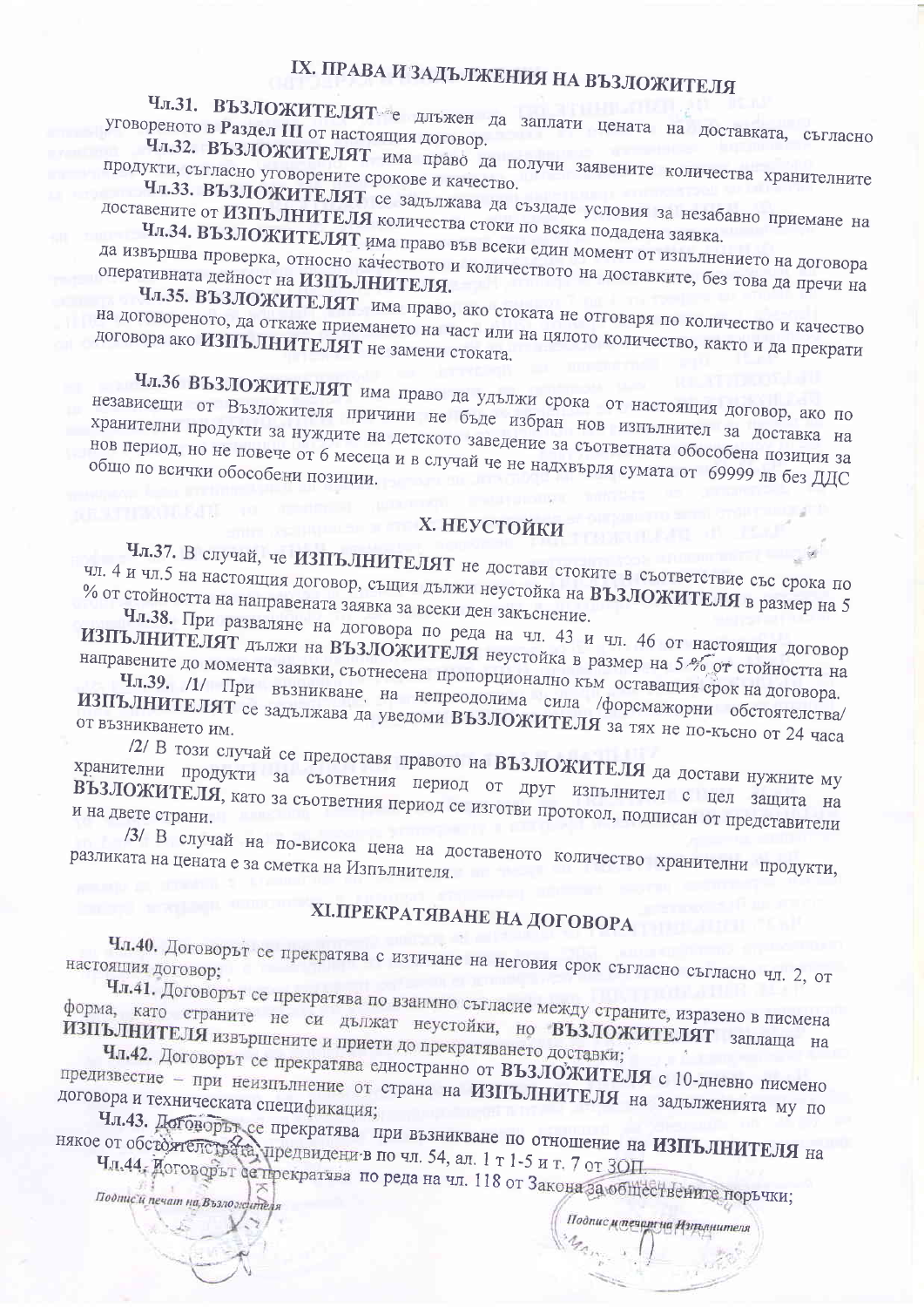Чл.45. Договорът се прекратява, когато са настъпили съществени промени във финансирането на обществената поръчка - предмет на договора, извън правомощията на ВЪЗЛОЖИТЕЛЯ, които той не е могъл или не е бил длъжен да предвиди или да предотврати с писмено уведомление, веднага след настъпване на обстоятелствата;

Чл.46. Договорът се прекратява при смърт на физическото лице или прекратяване, или вливане, или сливане на юридическото лице Изпълнител, както и при прехвърляне на търговското предприятие на ИЗПЪЛНИТЕЛЯ. В този случай ВЪЗЛОЖИТЕЛЯТ има право на избор дали да даде съгласие договорът да бъде продължен с правоприемник или да се

възползва от неустойката предвидена в чл. 38 от настоящия договор. Чл.47. ВЪЗЛОЖИТЕЛЯТ има право да прекрати договора едностранно, без предизвестие при забава на две или повече доставки, като забавата за всяка една от тях трябва

Чл.48. В случай на доставка на некачествена стока, която не се замени в срок съгласно чл.20 и чл.22 същата ще се счита за недоставена и ИЗПЪЛНИТЕЛЯТ има право да прекрати

Чл.49. При възникване на непредвидими и непреодолими обективни обстоятелства /преструктуриране и други форсмажорни обстоятелства/, ВЪЗЛОЖИТЕЛЯТ предизвестие предсрочно да прекрати договора, без да дължи обезщетения и неустойки на

Чл.50. При промяна на нормативната база, касаеща предмета на договора, ВЪЗЛОЖИТЕЛЯТ си запазва правото да прави промени в договора и /или за предсрочното му прекратяване, без да дължи обезщетение и неустойки на ИЗПЪЛНИТЕЛЯ.

Чл.51. При други, предвидени в законодателството основания.

# ХІІ. ИЗКЛЮЧИТЕЛНИ ОБСТОЯТЕЛСТВА

Чл.52. /1/ Страните по настоящия договор не дължат обезщетение за претърпени вреди и загуби, в случай че последните са причинени от изключителни обстоятелства. по смисъла на

/2/ Страната, засегната от изключителни обстоятелства, е длъжна да предприеме всички действия с грижата на добър стопанин, за да намали до минимум понесените вреди и загуби, както и да уведоми писмено другата страна в срок до 24 (двадесет и четири) часа от настъпването на обстоятелствата. При неуведомяване се дължи обезщетение за настъпилите от

/3/ Докато траят изключителните обстоятелства, изпълнението на задълженията на свързаните с тях насрещни задължения се спира.

### **ХІІ.ОБЩИ УСЛОВИЯ**

Чл.53. Всички съобщения и уведомления, включително и за разваляне на договора ще се извършват в писмена форма за доказване, чрез писмо с обратна разписка, факс или по др.подходящ начин, доказващ уведомяването на страните.

Чл.54. Настоящият договор влиза в сила от 18.10.2016 г.и е със срок на действие 1 /една година/.

Чл.55. Приложимо право по настоящия договор е българското право.

Чл.56. Възникнали спорове по нерешени от договора въпроси ще се решават по споразумение, а когато това се окаже невъзможно - по реда на гражданското законодателство

Чл.57. С подписването на настоящия договор страните декларират, че са съгласни и доброволно предоставят посочените в този договор лични данни, както и че са съгласни те да бъдат обрабожани във връхкаю изпълнението на договора.

Подпис и печит на Вузложитель  $\triangleright$  $\mathcal{M}$